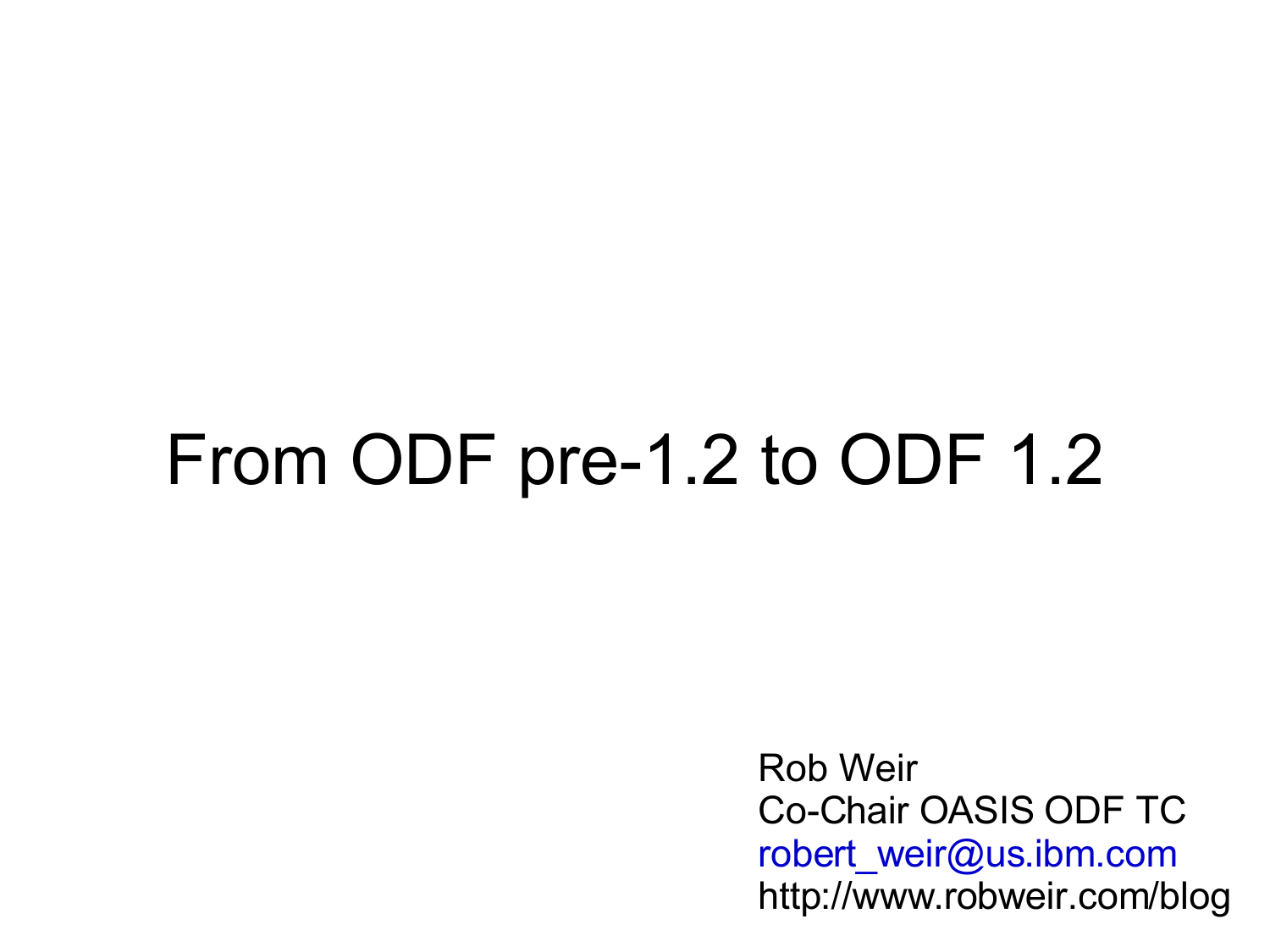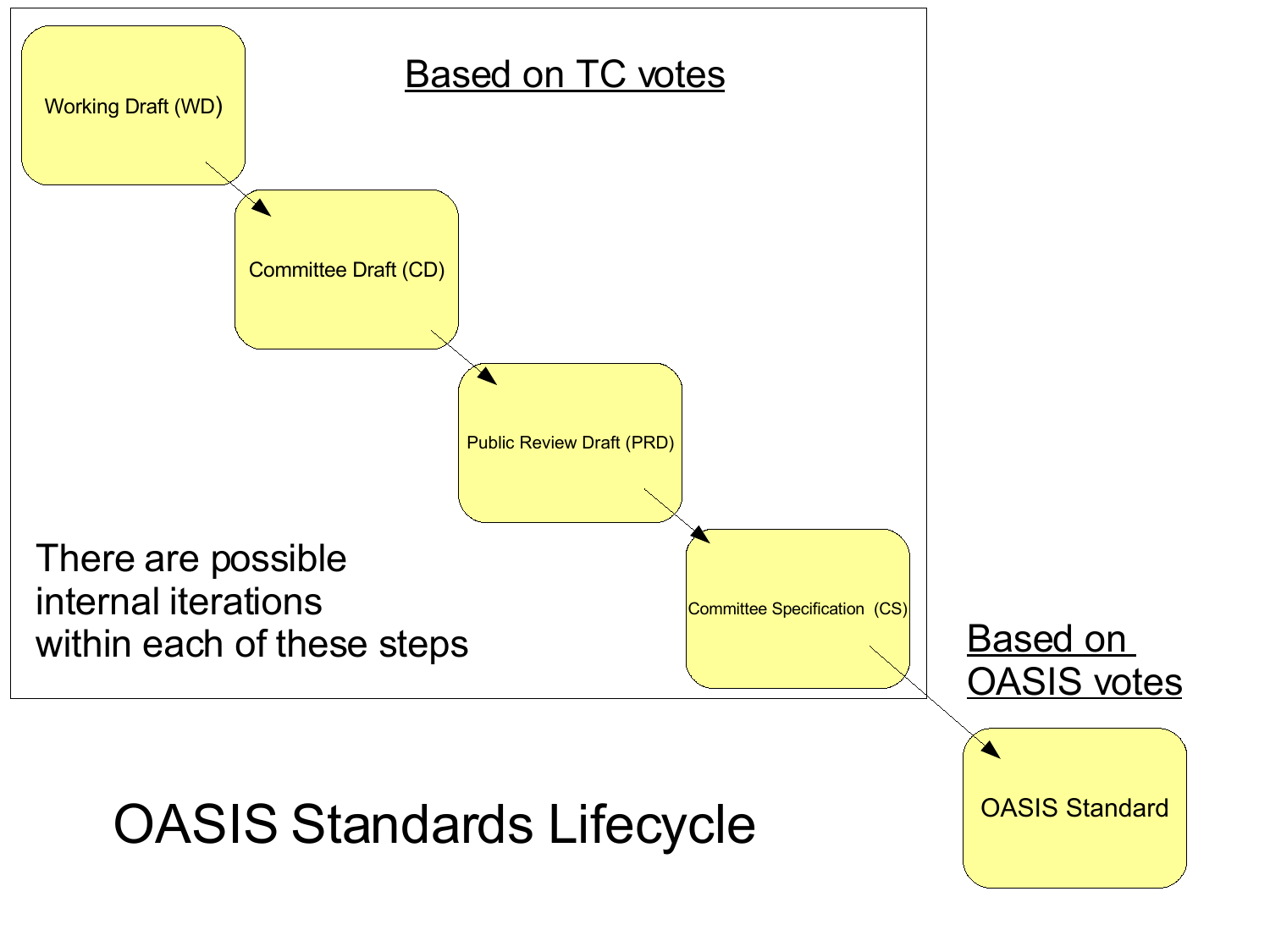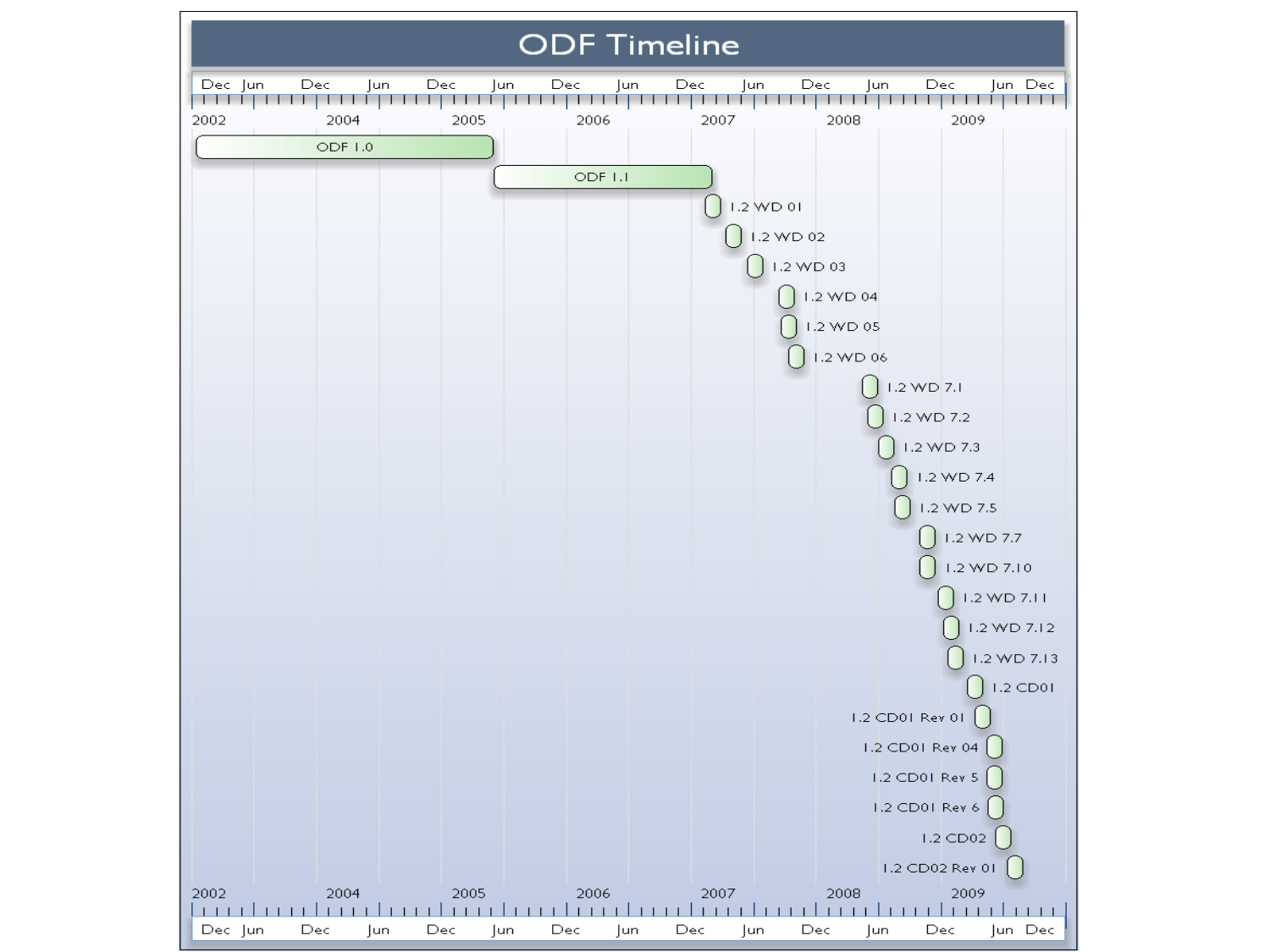# Remaining Required Steps

Committee Draft – where we are currently Public Review Draft – 60 day review Committee Specification – 2/3 approval of TC OASIS Standard – vote of OASIS Interop Demo – at least 3 implementations PAS Submission to ISO/IEC JTC1 DIS Ballot – 6 month voting period + BRM ISO/IEC Standard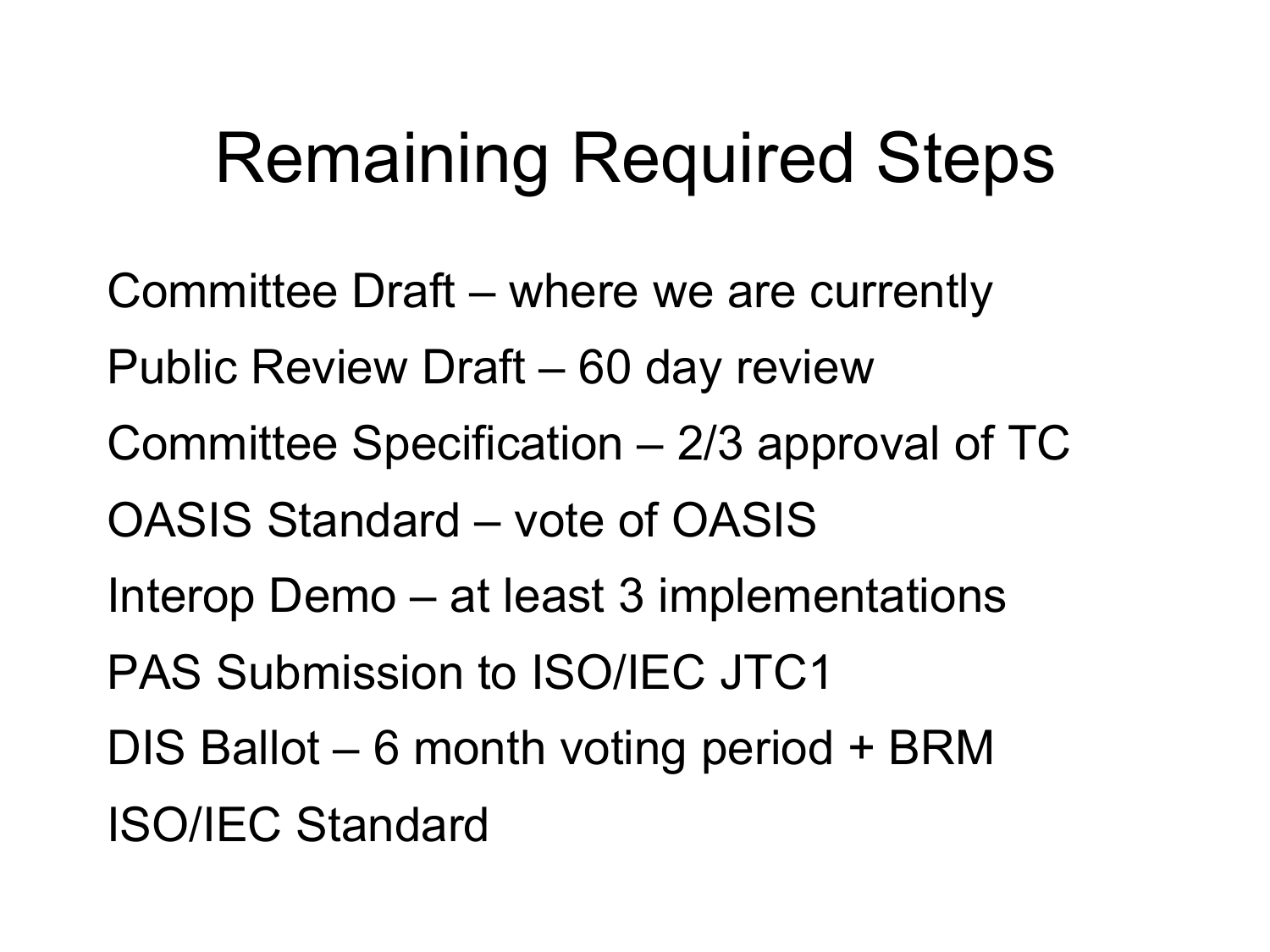### Other possible work

ODF 1.0 Errata 02: to address 2nd defect report from Japan

ODF TC owns maintenance of ODF and must respond to defect reports submitted to us from ISO/IEC JTC1

Amendment to ISO/IEC 26300

As requested by SC34 leadership, would give ISO/IEC blessing to the technical contents of ODF 1.1.

Standardize OpenFormula as a standalone OASIS standard.

Could then apply it to a new ODF 1.1 (second edition), in addition to ODF 1.2

Could then be included in the ISO/IEC amendment of ODF 1.0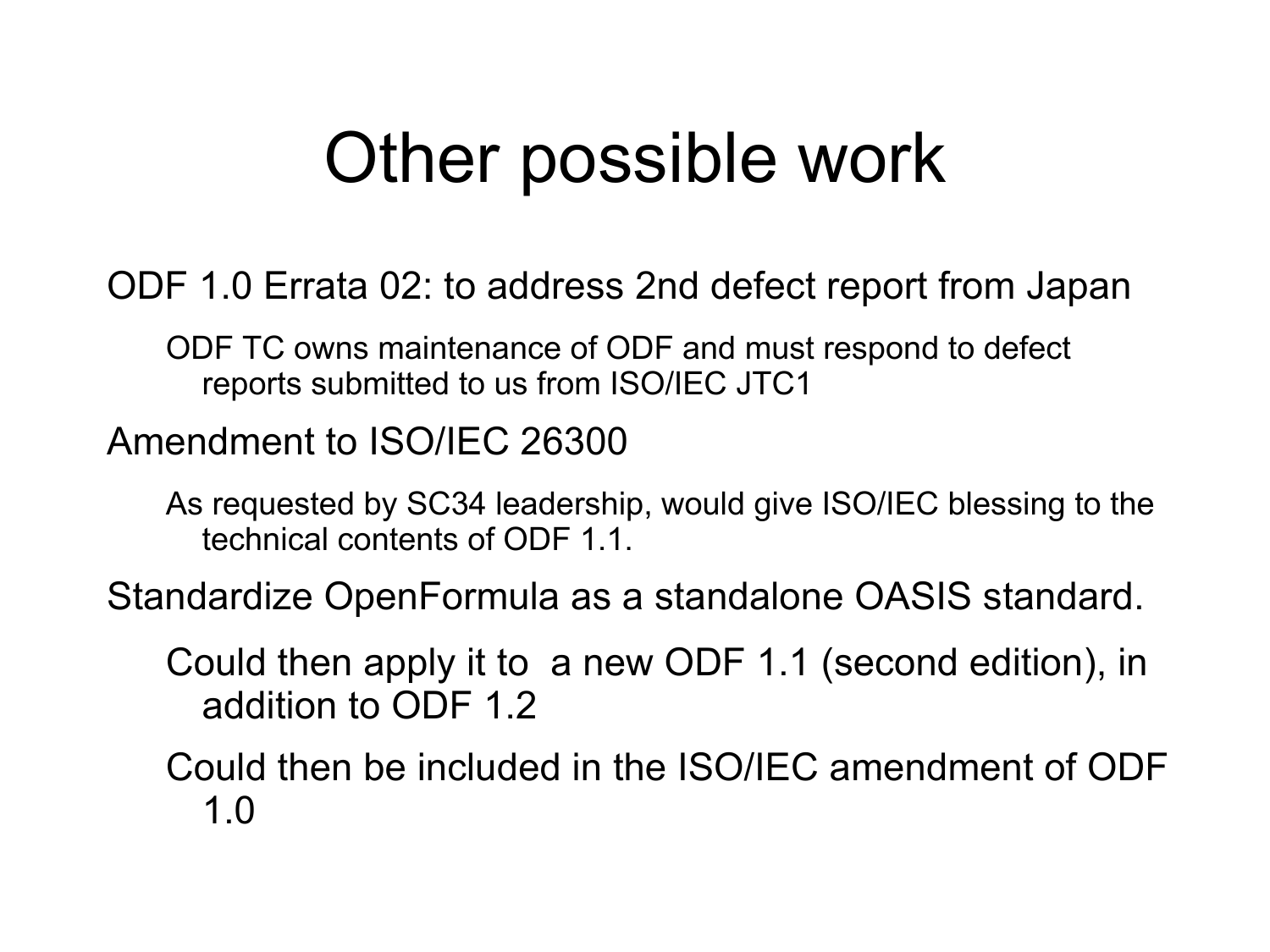# Features of ODF 1.2

- Digital Signatures
- RDFa-based metadata framework
- **OpenFormula**
- 50+ other member and public proposals
- 100's of defects fixed
- General redrafting to ISO Directives, Part 2
	- Split into 3-parts
	- New conformance clauses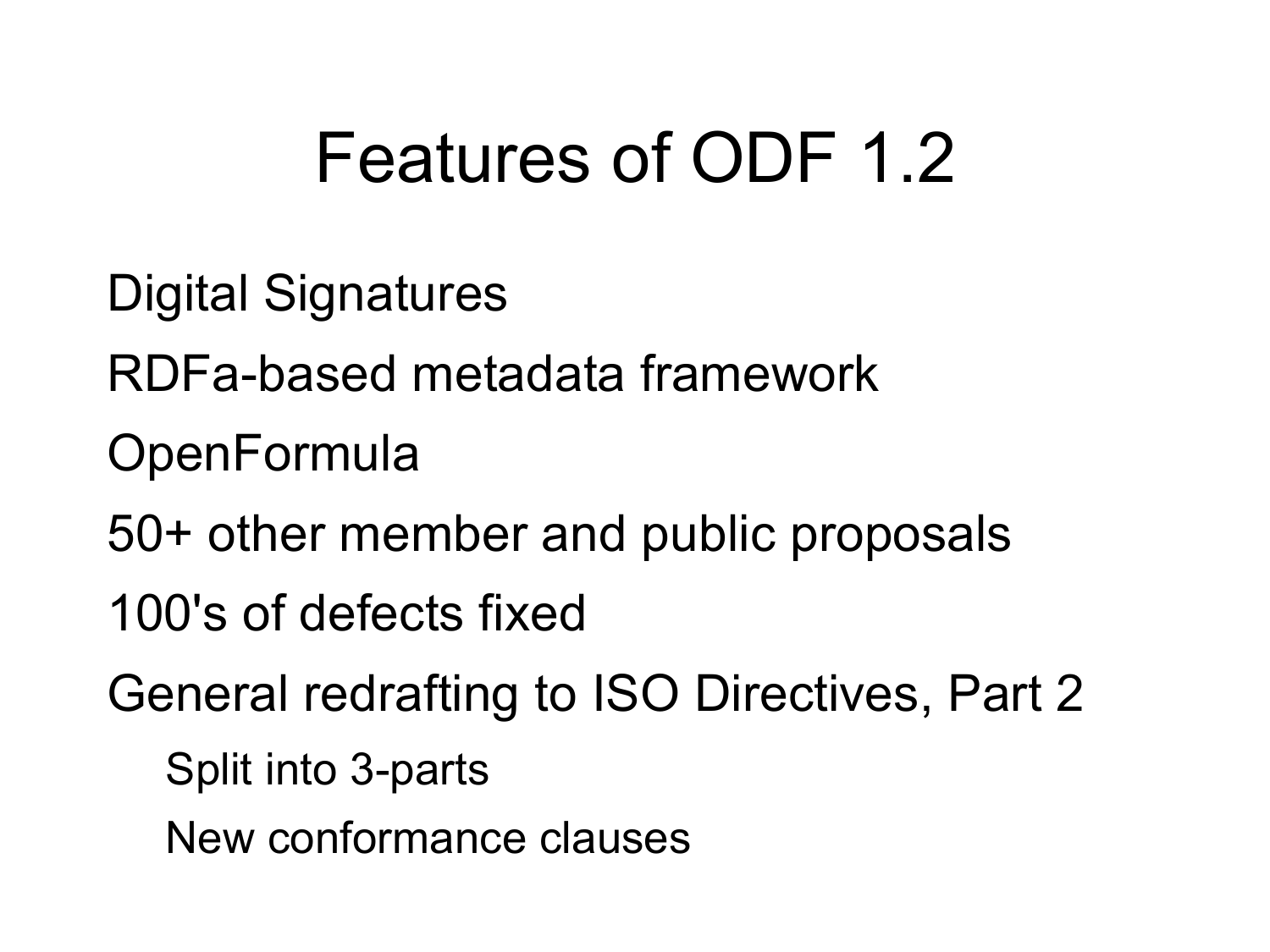#### Interoperability begins with the standard

But it doesn't end there.

- Standards define the technical conventions to be followed by applications
- Validators help implementors check that their documents are correctly following the standard.
- Test suites help implementors check that they property handle valid documents.
- Plugfests bring implementations together to work on on real-world interoperability scenarios.
- Implementation notes document implementation-defined behaviors and deviations from the standard
- Reference implementations provide a definitive interpretation of the standard, helping identify discrepancies between the standard and and the test suites.
- An independent, user-focused watchdog organization to monitor, report and where necessary scold vendors for poor interoperability.